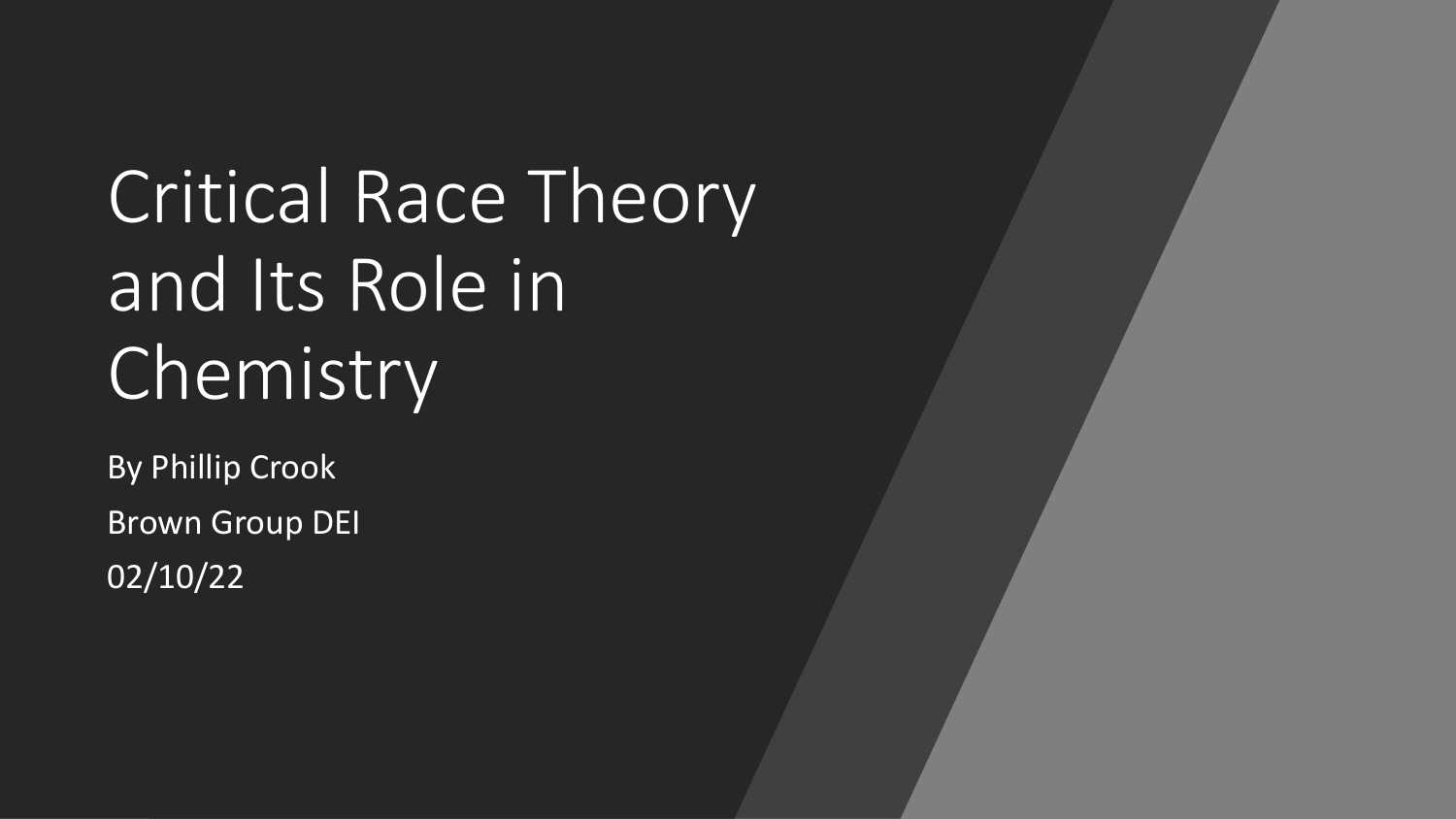## What is Critical Race Theory?

- Critical race theory (CRT) is an intellectual movement that analyzes the intersection of race and law.
	- It originated when scholars studying law and practicing lawyers noticed discrepancies in how laws affect people of varied race
	- Recently, there have been a lot of strong opinions in the news about if CRT should be taught in K-12 schooling,

Here is an excellent video of an interview with Ibram Kendi at Boston University

- The founder of the Center for Antiracist Research at Boston University
- Author of How to Be an Antiracist
- <https://youtu.be/miVlHcdjaWM>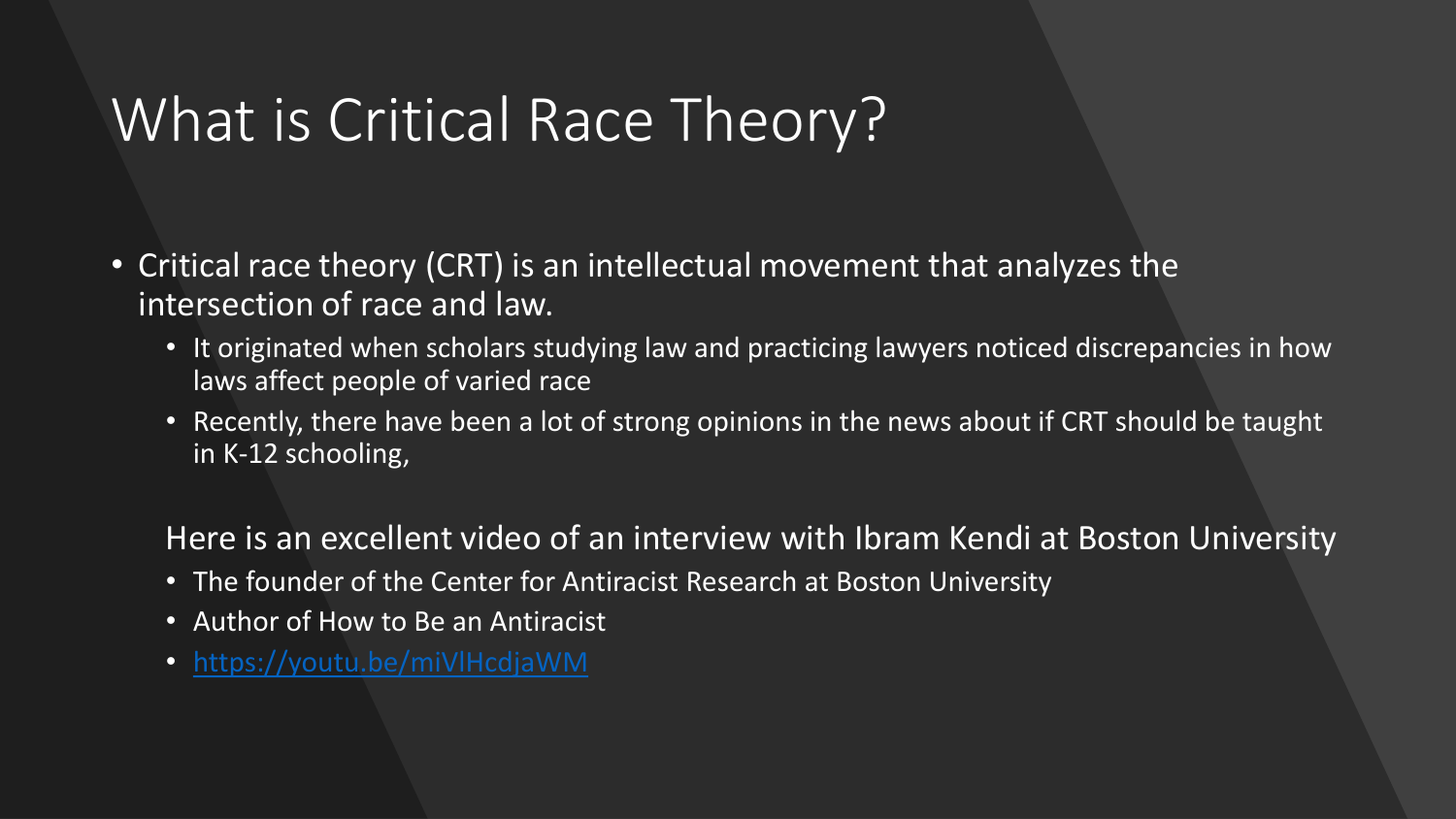## Key Points I Want to Draw Focus To

- CRT is not currently being taught in K-12 schooling and is not even being taught at all advanced law degree programs.
- CRT criticizes the idea that laws introduced by federal and state governments, and enforced the judicial system, should be considered "race neutral" or "color blind."
	- Current scholars urge that we recognize that racism isn't a result of evil people, but instead is a systemic issue, and therefore requires a systemic fix.
- CRT has a lot of overlap with "intersectionality" pioneered by Kimberlé Crenshaw
	- Looks at how overlap of various social identities, such as race, gender, sexuality, and class, contributes to how an individual experiences systemic discrimination.